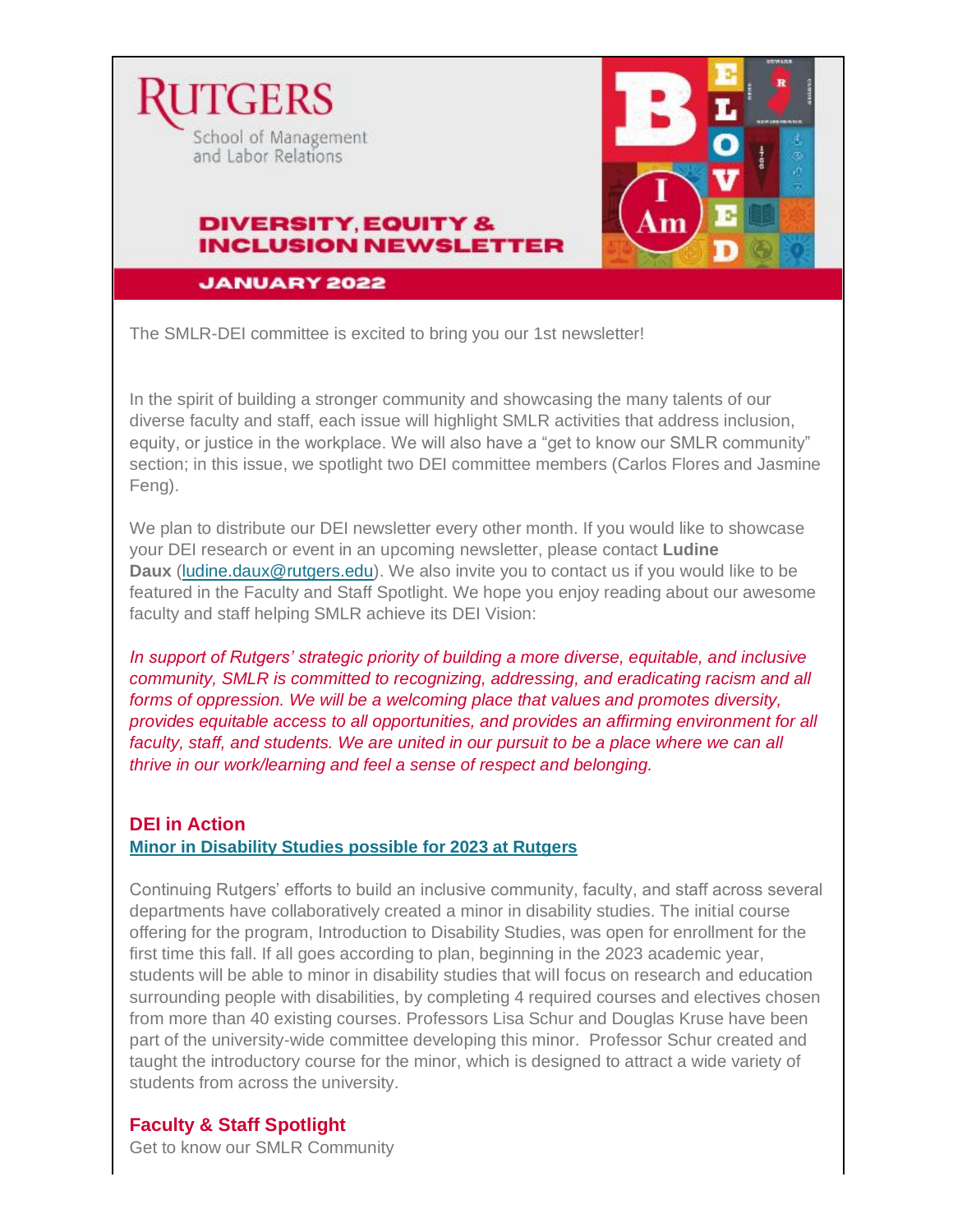

# **[Jie \(Jasmine\) Feng](https://smlr.rutgers.edu/faculty-staff/jie-jasmine-feng)**

Assistant Professor, Human Resource Management **Department** 

## **What do you enjoy about your role?**

The intellectual freedom to research and teach is undoubtedly the thing I enjoy most about my role. I am excited about conducting research with like-minded professors from around the world, seeking scientific evidence, and solving real-world management problems faced by business leaders, policymakers, and entrepreneurs.

Alongside the freedom to conduct research, I also greatly enjoy teaching and learning from my students, who have diverse backgrounds, research interests, and ways of thinking, and who are oftentimes smarter and cooler than me. Seeing how they learn and develop, the novel angles they take, and how the impact of my teaching can extend beyond the classroom, can be highly stimulating.

#### **What is your cultural or ethnic background and how has it shaped your work/career?**

I was born and raised in Xi'an, an important birthplace of the ancient Chinese civilization and traditional culture. The Chinese culture and philosophy of harmony, humility, and respect have greatly influenced the way I work with colleagues and students. My cultural background also naturally sparks my interest in research topics like how Chinese business leaders and entrepreneurs manage their firms, employees, and their own careers.

#### **What is your favorite comfort food or meal? Does it reflect your culture?**

Hotpot absolutely tops the list of my favorite foods. This traditional Chinese dish is prepared with a pot of simmering seasoned soup stock heated via induction or flame and centered in the middle of a round table. Once the broth is boiling, people start to dip their food of choice in it and eat together. Hotpot certainly reflects the harmony and community culture that Chinese society has long valued. With a large variety of choices for the broths (i.e., the pot can be divided into many parts), food, and dipping sauces, hotpot caters to almost everyone's preference of food/flavor. Hotpot also provides a bonding experience for family and friends as it enables everyone to have the chance to help themselves and serve others. I was pleasantly surprised to find when I first moved here that there are quite a few authentic hotpot restaurants around Rutgers!



## **[Carlos A. Flores](https://smlr.rutgers.edu/faculty-staff/carlos-flores)**

Career Management Specialist

#### **What do you enjoy about your role?**

What I enjoy most about my role is being able to be a support for students and help them achieve their professional goals. It is exciting to see students grow in their skills and selfconfidence as they navigate the world of work. I also enjoy working with my colleagues at SMLR and across the university to develop new and innovative programs that can further support students in the pursuit of their goals.

**What is your cultural or ethnic background and how has it shaped your work/career?** My parents were born and raised in Puerto Rico and I was born in New Jersey. I consider myself Latino or Latinx. Growing up, I was immersed in my Puerto Rican culture through